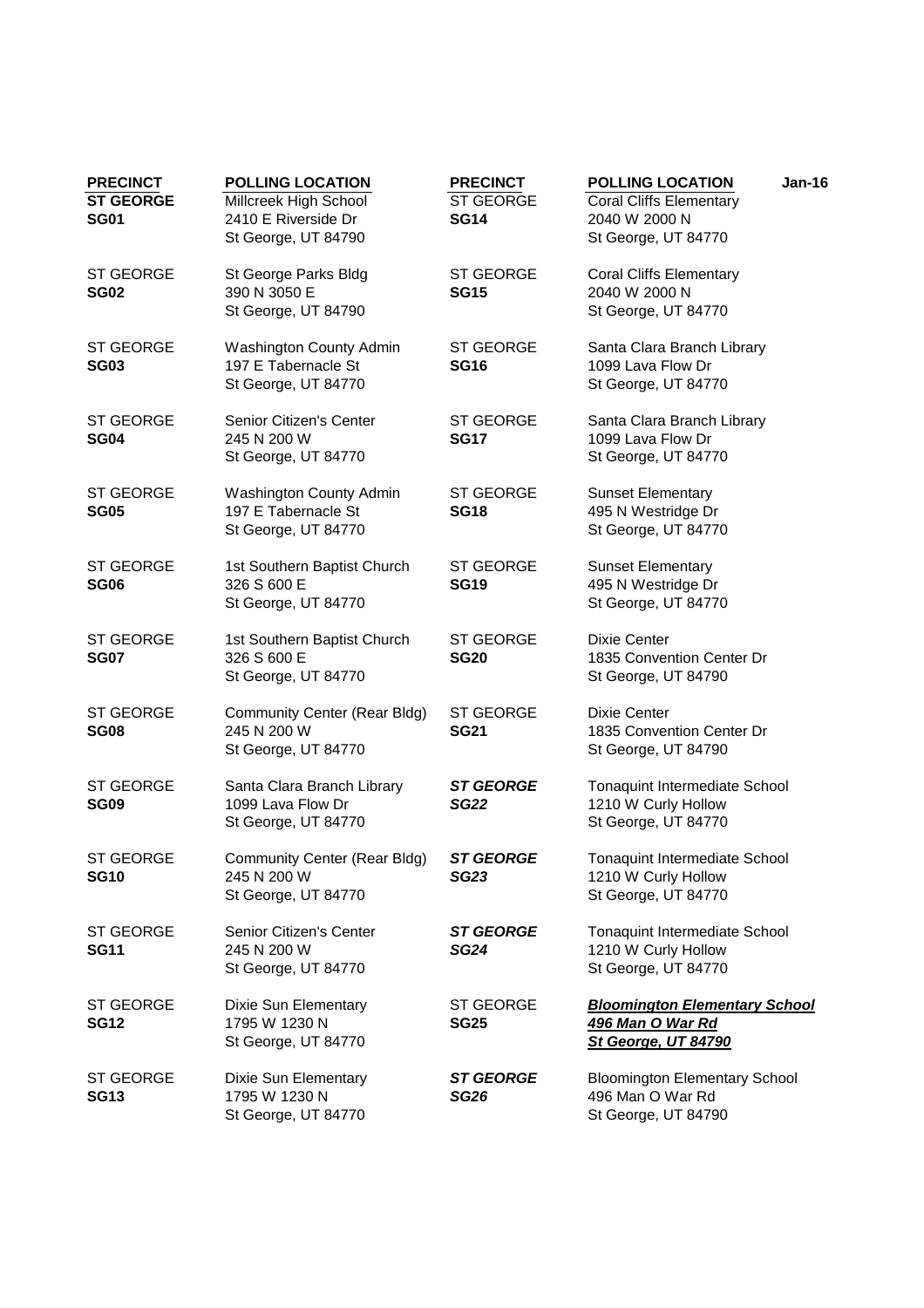| <b>PRECINCT</b><br><b>ST GEORGE</b><br><b>SG27</b> | <b>POLLING LOCATION</b><br>Desert Hills Intermediate<br>936 E Desert Hills Dr<br>St George, UT 84790 | <b>PRECINCT</b><br>ST GEORGE<br><b>SG40</b> | <b>POLLING LOCATION</b><br>$Jan-16$<br>Sunrise Ridge Intermediate<br>3167 S 2350 E<br>St George, UT 84790 |
|----------------------------------------------------|------------------------------------------------------------------------------------------------------|---------------------------------------------|-----------------------------------------------------------------------------------------------------------|
| <b>ST GEORGE</b><br><b>SG28</b>                    | Desert Hills Intermediate<br>936 E Desert Hills Dr<br>St George, UT 84790                            | <b>ST GEORGE</b><br><b>SG41</b>             | Sun River Community Center<br>4275 S Country Club Dr<br>St George, UT 84790                               |
| <b>ST GEORGE</b><br><b>SG29</b>                    | <b>Bloomington Hills Elementary</b><br>919 E Brigham Rd<br>St George, UT 84790                       | <b>ST GEORGE</b><br><b>SG42</b>             | <b>Dixie Center</b><br>1835 Convention Center Dr<br>St George, UT 84790                                   |
| <b>ST GEORGE</b><br><b>SG30</b>                    | <b>Bloomington Hills Elementary</b><br>919 E Brigham Rd<br>St George, UT 84790                       | <b>ST GEORGE</b><br><b>SG43</b>             | <b>Crimson View Elementary</b><br>2835 E 2000 S<br>St George, UT 84790                                    |
| <b>ST GEORGE</b><br><b>SG31</b>                    | <b>Dixie Center</b><br>1835 Convention Center Dr<br>St George, UT 84790                              | <b>ST GEORGE</b><br><b>SG44</b>             | George Washington Academy<br>2277 S 3000 E<br>St George, UT 84790                                         |
| <b>ST GEORGE</b><br><b>SG32</b>                    | <b>Dixie Center</b><br>1835 Convention Center Dr<br>St George, UT 84790                              | <b>ST GEORGE</b><br><b>SG45</b>             | Sunrise Ridge Intermediate<br>3167 S 2350 E<br>St George, UT 84790                                        |
| <b>ST GEORGE</b><br><b>SG33</b>                    | Dixie Center<br>1835 Convention Center Dr<br>St George, UT 84790                                     | <b>ST GEORGE</b><br><b>SG46</b>             | Sun River Fire Station # 8<br>1096 W Bluegrass Way<br>St George, UT 84790                                 |
| <b>ST GEORGE</b><br><b>SG34</b>                    | Dixie Center<br>1835 Convention Center Dr<br>St George, UT 84790                                     | <b>APPLE VALLEY</b><br><b>AV51</b>          | <b>BY MAIL</b>                                                                                            |
| <b>ST GEORGE</b><br><b>SG35</b>                    | Millcreek High School<br>2410 E Riverside Dr<br>St George, UT 84790                                  | <b>HURRICANE</b><br><b>HU52</b>             | <b>Hurricane Community Center</b><br>63 S 100 W<br>Hurricane, UT 84737                                    |
| <b>ST GEORGE</b><br><b>SG36</b>                    | St George Parks Bldg<br>390 N 3050 E<br>St George, UT 84790                                          | <b>HURRICANE</b><br><b>HU53</b>             | Hurricane Community Center<br>63 S 100 W<br>Hurricane, UT 84737                                           |
| ST GEORGE<br><b>SG37</b>                           | St George Parks Bldg<br>390 N 3050 E<br>St George, UT 84790                                          | <b>HURRICANE</b><br><b>HU54</b>             | Hurricane Library<br>36 S 300 W<br>Hurricane, UT 84737                                                    |
| <b>ST GEORGE</b><br><b>SG38</b>                    | St George Parks Bldg<br>390 N 3050 E<br>St George, UT 84790                                          | <b>HURRICANE</b><br><b>HU55</b>             | Hurricane City<br>147 N 870 W<br>Hurricane, UT 84737                                                      |
| <b>ST GEORGE</b><br><b>SG39</b>                    | Sun River Community Center<br>4275 S Country Club Dr<br>St George, UT 84790                          | <b>HURRICANE</b><br><b>HU56</b>             | <b>Hurricane City</b><br>147 N 870 W<br>Hurricane, UT 84737                                               |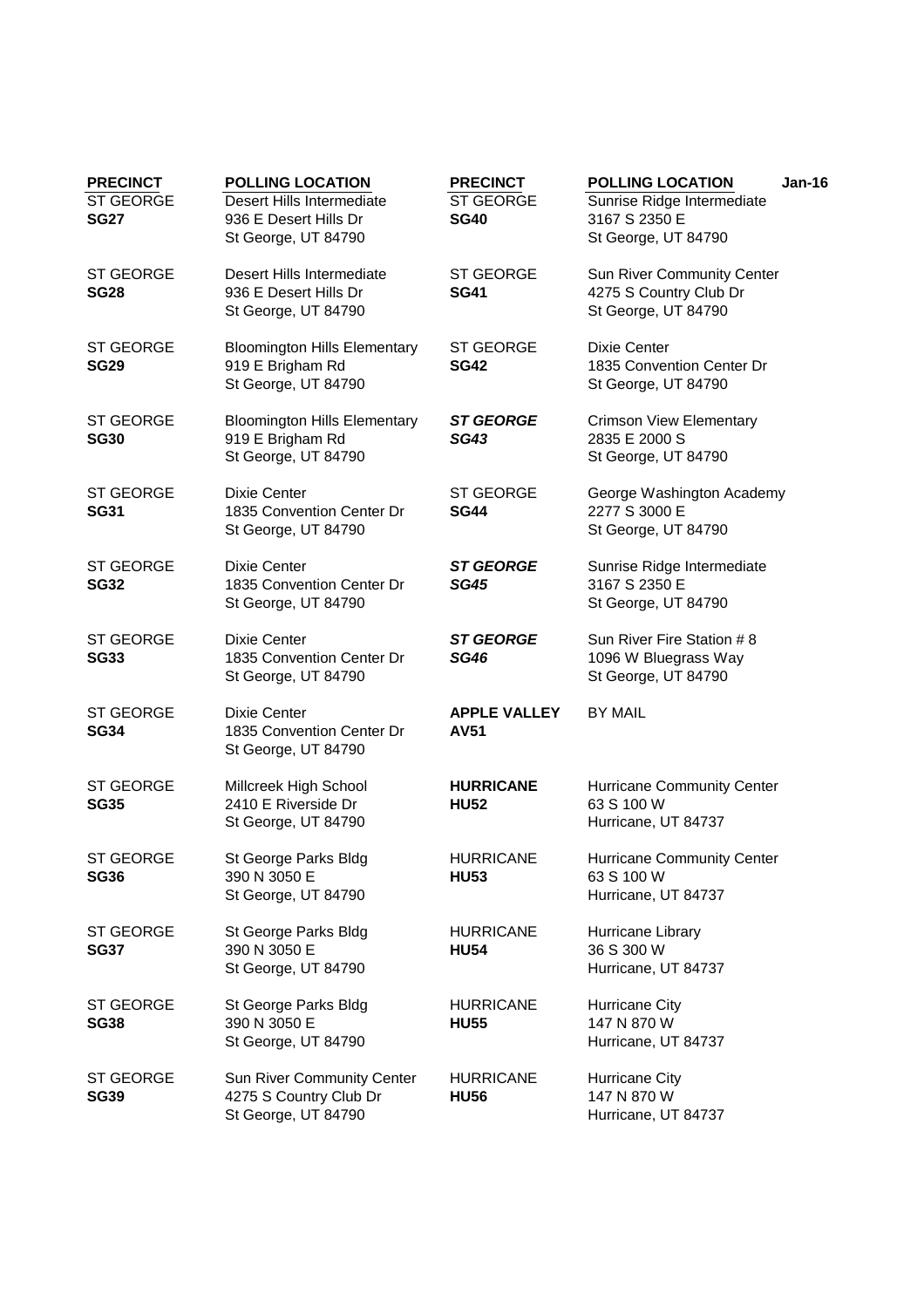| <b>PRECINCT</b><br><b>HURRICANE</b><br><b>HU57</b> | <b>POLLING LOCATION</b><br>Lava Bluff Clubhouse<br>3817 W 120 N<br>Hurricane, UT 84737 | <b>PRECINCT</b><br><b>WASHINGTON</b><br><b>WA69</b> | <b>POLLING LOCATION</b><br><b>Jan-16</b><br>George Washington Academy<br>2277 S 3000 E<br>St George, UT 84790 |
|----------------------------------------------------|----------------------------------------------------------------------------------------|-----------------------------------------------------|---------------------------------------------------------------------------------------------------------------|
| <b>HURRICANE</b><br><b>HU58</b>                    | Hurricane City<br>147 N 870 W<br>Hurricane, UT 84737                                   | <b>WASHINGTON</b><br><b>WA70</b>                    | <b>Washington City Public Works</b><br>1305 Washington Dam Rd<br>Washington, UT 84780                         |
| <b>HURRICANE</b><br><b>HU59</b>                    | Lava Bluff Clubhouse<br>3817 W 120 N<br>Hurricane, UT 84737                            | <b>SANTA CLARA</b><br><b>SC71</b>                   | Santa Clara City Office<br>2603 W Santa Clara Dr<br>Santa Clara, UT 84765                                     |
| <b>HURRICANE</b><br><b>HU60</b>                    | <b>Ash Creek SSD Office</b><br>1350 Sand Hollow Rd<br>Hurricane, UT 84737              | <b>SANTA CLARA</b><br><b>SC72</b>                   | Santa Clara City Office<br>2603 W Santa Clara Dr<br>Santa Clara, UT 84765                                     |
| <b>WASHINGTON</b><br><b>WA60</b>                   | Washington City Office<br>111 N 100 E<br>Washington, UT 84780                          | <b>SANTA CLARA</b><br><b>SC73</b>                   | Santa Clara City Office<br>2603 W Santa Clara Dr<br>Santa Clara, UT 84765                                     |
| <b>WASHINGTON</b><br><b>WA61</b>                   | <b>Washington City Office</b><br>111 N 100 E<br>Washington, UT 84780                   | <b>SANTA CLARA</b><br><b>SC74</b>                   | Santa Clara City Office<br>2603 W Santa Clara Dr<br>Santa Clara, UT 84765                                     |
| <b>WASHINGTON</b><br><b>WA62</b>                   | Washington City Office<br>111 N 100 E<br>Washington, UT 84780                          | <b>IVINS</b><br><b>IV76</b>                         | Southern Utah Veterans Home<br>160 N 200 E<br>Ivins, UT 84738                                                 |
| <b>WASHINGTON</b><br><b>WA63</b>                   | <b>Washington City Library</b><br>220 N 300 E<br>Washington, UT 84780                  | <b>IVINS</b><br><b>IV77</b>                         | Southern Utah Veterans Home<br>160 N 200 E<br>Ivins, UT 84738                                                 |
| <b>WASHINGTON</b><br><b>WA64</b>                   | Washington City Library<br>220 N 300 E<br>Washington, UT 84780                         | <b>IVINS</b><br><b>IV78</b>                         | <b>Southern Utah Veterans Home</b><br>160 N 200 E<br><b>Ivins, UT 84738</b>                                   |
| <b>WASHINGTON</b><br><b>WA65</b>                   | Riverside Elementary<br>2500 S Harvest In<br>Washington, UT 84780                      | <b>IVINS</b><br><b>IV79</b>                         | <b>Southern Utah Veterans Home</b><br>160 N 200 E<br><b>Ivins, UT 84738</b>                                   |
| <b>WASHINGTON</b><br><b>WA66</b>                   | Coral Canyon Elementary<br>3435 E Canyon Crest Ave<br>Washington, UT 84780             | <u>ENTERPRISE</u><br><u>EN82</u>                    | <b>BY MAIL</b>                                                                                                |
| <b>WASHINGTON</b><br>WA67                          | <b>Washington City Public Works</b><br>1305 Washington Dam Rd<br>Washington, UT 84780  | <b>LA VERKIN</b><br><b>LA85</b>                     | La Verkin Council Chambers<br>435 N Main St<br>La Verkin, UT 84745                                            |
| <b>WASHINGTON</b><br><b>WA68</b>                   | <b>Riverside Elementary</b><br>2500 S Harvest In<br>Washington, UT 84780               | LA VERKIN<br><b>LA86</b>                            | La Verkin Council Chambers<br>435 N Main St<br>La Verkin, UT 84745                                            |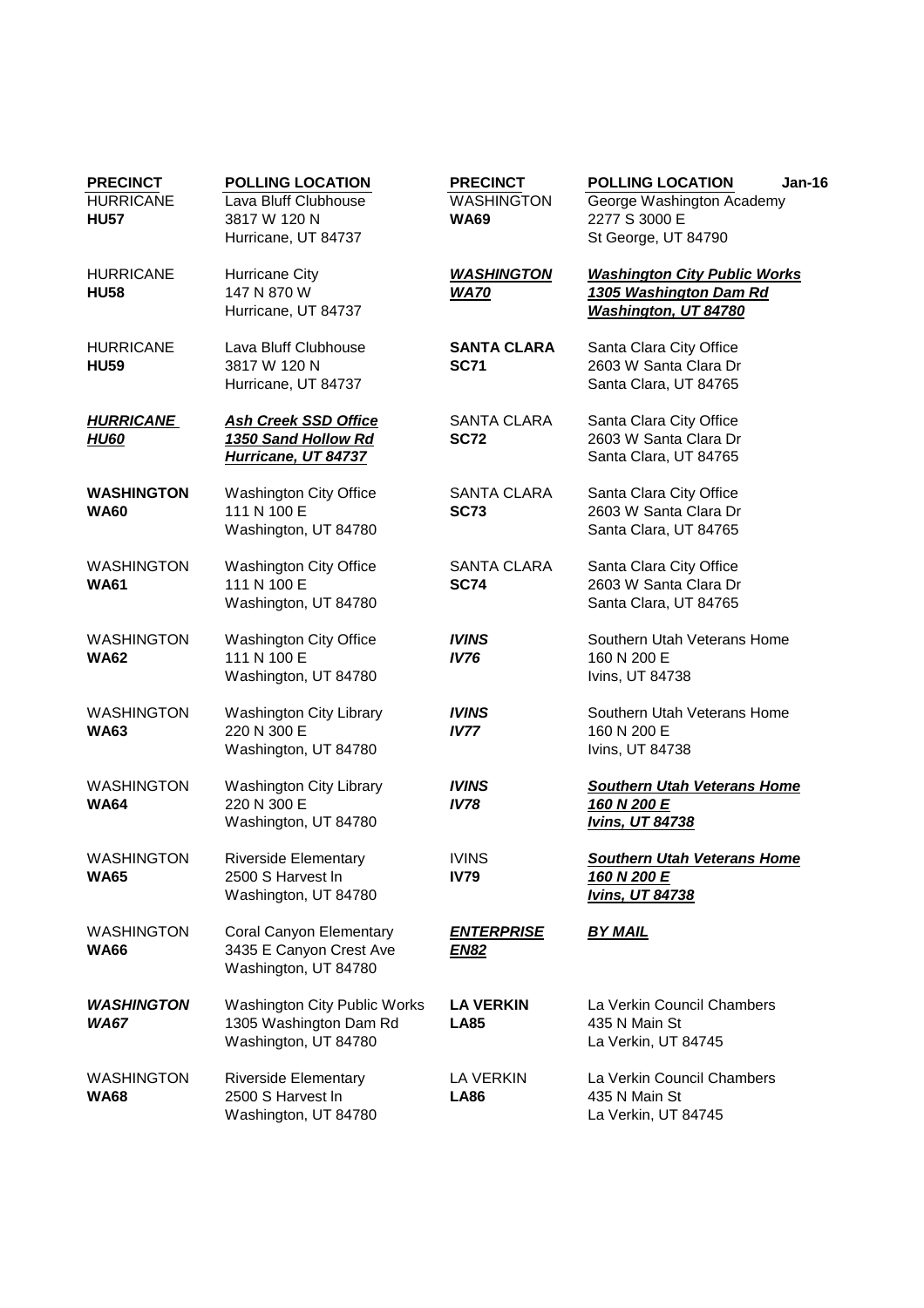| <b>PRECINCT</b><br>LA VERKIN<br><b>LA87</b> | <b>POLLING LOCATION</b><br>La Verkin Council Chambers<br>435 N Main St<br>La Verkin, UT 84745 | <b>PRECINCT</b><br><b>ROCKVILLE</b><br><b>RC94</b> | <b>POLLING LOCATION</b><br>$Jan-16$<br><b>BYMAIL</b>                            |
|---------------------------------------------|-----------------------------------------------------------------------------------------------|----------------------------------------------------|---------------------------------------------------------------------------------|
| <b>LEEDS</b><br><b>LE90</b>                 | <b>BY MAIL</b>                                                                                | <b>TOQUERVILLE</b><br><b>TOQ96</b>                 | <b>Toquerville Town Hall</b><br>119 N Toquerville Blvd<br>Toquerville, UT 84774 |
| <b>VIRGIN</b><br><b>VI89</b>                | <b>BY MAIL</b>                                                                                | <b>SPRINGDALE</b><br><b>SP95</b>                   | <b>BY MAIL</b>                                                                  |
| <b>NEW HARMONY</b><br><b>NH93</b>           | <b>BY MAIL</b>                                                                                | <b>HILDALE</b><br>HIL97                            | <b>Water Canyon School</b><br>250 E Newel Ave<br>Hildale, UT 84784              |
| <b>COUNTY PRECINCTS</b>                     |                                                                                               |                                                    |                                                                                 |

## **COUNTY PRECINCT POLLING LOCATION COUNTY PRECINCT POLLING LOCATION COAND** By Mail **COCDSR** By Mail

Anderson Property **Cliff Dweller** 

**COCNBR** By Mail **CODAV** By Mail

| <b>CODIV</b> | <b>Winchester Hills Fire</b>        |  |
|--------------|-------------------------------------|--|
|              | Diamond Valley 5297 N Winchester Dr |  |
|              | St George, UT 84770                 |  |

COHS74 By Mail Shivwits Reservation **COLEED** By Mail

COHV28 By Mail Hurricane Valley Fire SSD, Kolob and **COHV29** By Mail Hurricane Fields Area. The SSD Hurricane Valley Fire SSD

**COGL** By Mail **COGUBL** By Mail Gunlock **farm** south of SG20

Motoqua, 3 Mile Ln **Motogua, 3 Mile Ln** Leeds Area SSD including Pintura

**CONCF BY MAIL CONH BY MAIL North Central County area outside Fire SSD** New Harmony Town

Sky Ranch

**Dixie Deer** 

Dammeron Valley

**CODXDR** By Mail

**COPINE** By Mail **COSN28** By Mail Pine Valley **Dubility** Cutside Apple Valley and Zion Park

**COVE** By Mail **COWH Winchester Hills Fire**  Veyo Winchester Hills **5297 N Winchester Dr St George, UT 84770**

WA Fields area